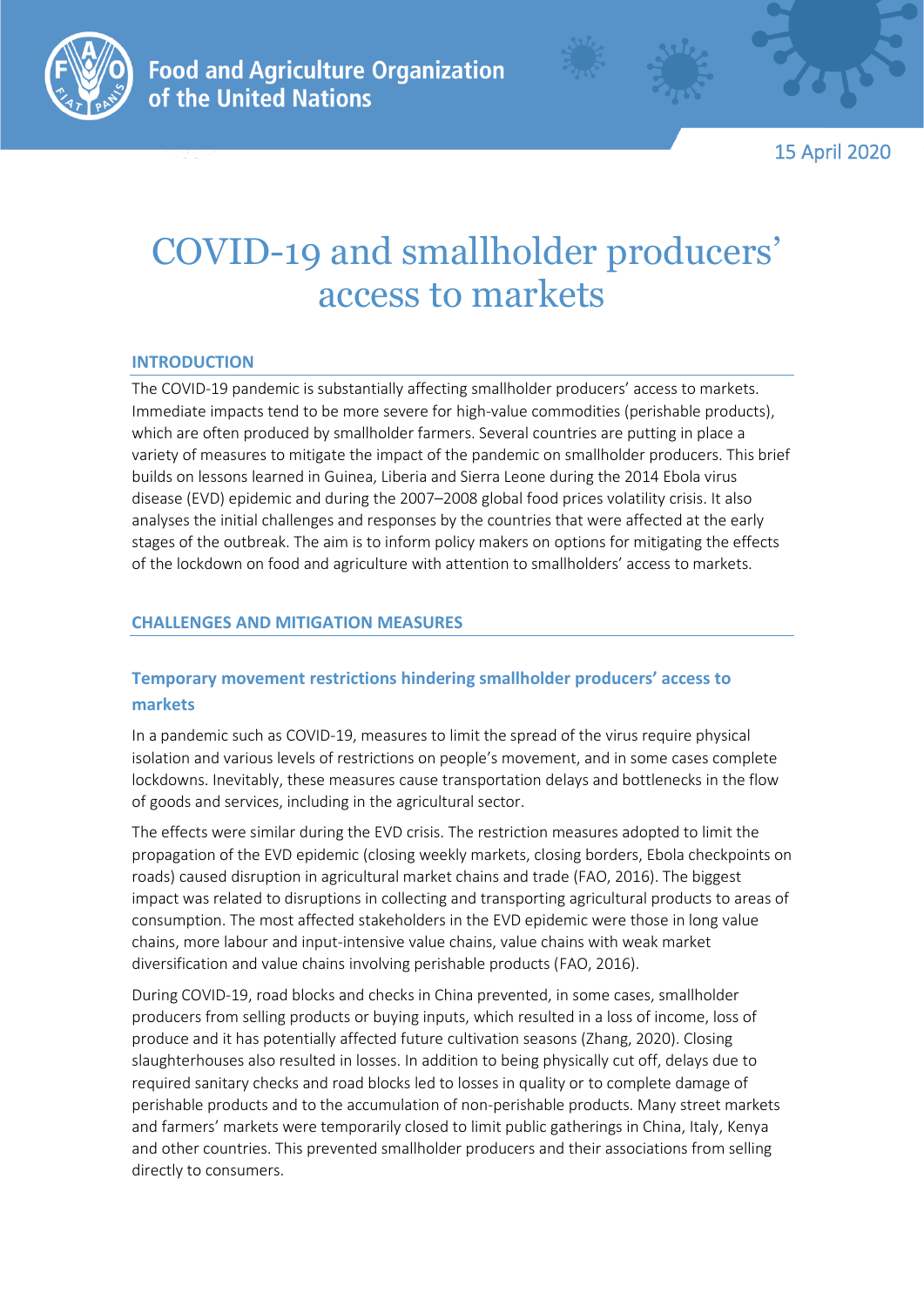### Measures to alleviate obstacles for smallholder producers to reach markets

A lesson learned from the EVD epidemic is the importance of establishing safe trade corridors based on public health mitigation measures along market chains (FAO, 2016).

When health and sanitary conditions allowed, countries that were affected early by COVID-19 took the following measures: faster or special checking for vehicles transporting animal products and inputs; re-opening slaughterhouses; and implementing mechanisms to ensure supply and distribution of food commodities. For example, Italy guaranteed the movement of agriculture and food-related goods and services (Government of Italy, 2020). In China, funds were provided to ensure supply and logistics. Many e-commerce companies implemented new initiatives to facilitate supply and marketing. Centralized distribution points were used for procuring and transporting products and goods in rural areas, and facilitated door-to-door services minimized the risk of personnel being exposed to infection (Han, 2020).

#### **Changes in demand and consumer behaviour affecting smallholder producers**

As is evident in times of crises, uncertainty and concern for the future often reflects different coping strategies and a shift in consumption patterns. For example, the food and financial crises of 2008 saw a change in market demand, especially among the most vulnerable segments of the population (IFPRI, 2008). As the rise in food price undermines the financial capacity of poor households, they tend to limit their food consumption and shift to less balanced and diversified diets (IFPRI, 2008). Similar consumer behaviour changes were observed in many value chains during the EVD epidemic in 2014 (FAO, 2016).

During COVID-19, a shift in consumption patterns has been noted in Italy. Markets saw an increase in purchases of both staple and long-shelf-life food and a shift towards e-commerce (Coldiretti, 2020). At the same time, there has been a reduction in the demand for fruits, horticultural and other perishable products, leading to a fall in prices (ANSA, 2020a). Similarly, in China, reduced demand for vegetables, fruits, and aquatic products led to falling prices and slow sales. The poultry and egg food production chains have also faced strong downward price pressure (Luedi and Liu, 2020).

#### Measures to stabilize the supply, absorb the surplus and reduce losses

A lesson learned during the EVD epidemic was the importance of developing and communicating health prevention measures to enable traders to collect agricultural products and promote local public procurement of food (FAO, 2016).

Countries first affected by COVID-19 have put in place several policy responses to stabilize the supply of agricultural products, absorb surpluses and prevent the loss of perishable products for producers. In China, measures included promoting the "vegetable basket" policy alongside mechanisms to coordinate the supply and distribution of vegetables during the COVID-19 prevention and control period. The measures also included public procurement and distribution (Zhang, 2020). E-commerce companies have also intensified the procurement of agricultural products to sustain market demand for smallholder producers and create mechanisms to support the sales of accumulated products (Zhu and Guo, 2020).

#### **Closure of schools and other public places impacting market demand**

The closure of schools and other public places, restrictions for the operations of supermarkets and/or closure of farmers' markets led to significant food outlets being blocked and to a loss of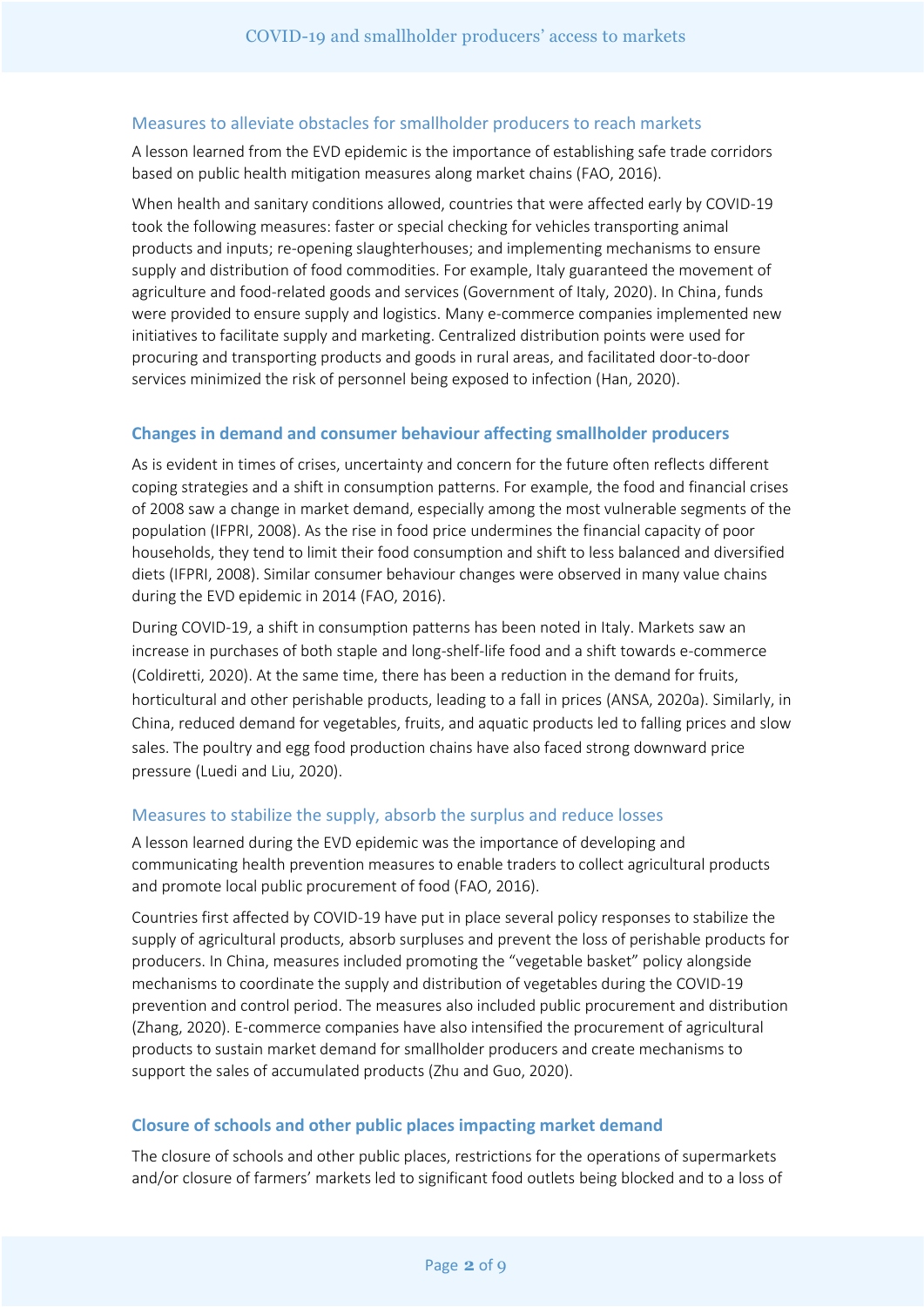sales. For example, closing coffee shops, restaurants and farm-holiday-stays resulted in a 10 percent drop in milk consumption, creating challenges for the dairy industry (ANSA, 2020b). In Brazil, the National Confederation of Family Farmers and Rural Workers proposed strengthening public food procurement to supply hospitals and school meals (Contag, 2020).

#### Measures to mitigate the impacts of closing schools and other public places

Lessons learned from the EVD epidemic include the importance of careful re-opening of markets with information campaigns, hygiene kits and sanitary controls, and the involvement of all stakeholders in risk management (FAO, 2016).

During COVID-19, different initiatives are being taken, including government procurement from smallholder producers and/or associations; adaptation (to ensure physical distancing) and reopening farmers' markets; promotion of direct delivery services and the continuation of school meals during school closures. In Italy, the government allocated funds for procuring milk to distribute to vulnerable families (ANSA, 2020b). In the United Kingdom of Great Britain and Northern Island, low-income families are being offered food vouchers and meals during school closures (Government of the United Kingdom of Great Britain and Northern Ireland, 2020; CGD, 2020). The Brazilian parliament approved a law (PL 786/2020) allowing for food purchased through the national school feeding programme to be distributed to students. Some states have also increased food procurement directly from smallholder producers to supply school meals and hospitals (Government of Brazil, 2020; FAEP, 2020). In summary, some policy options include supplementing cash transfer programmes, take-home rations, food vouchers, using schools or community facilities as feeding centres providing take-home rations and public procurement of food from smallholder producers.

## **Restrictions on the movement of people disrupting production**

During the EVD epidemic, analysts concluded that "fear of congregating in groups disrupted worker mobilization and led to severe labour shortages, thus depressing rice production and, ultimately, rural welfare" (De la Fuente *et al*., 2019).

Agriculture, food processing and retailing points have been included as essential activities in many countries as part of COVID-19 related measures. Still, movement restrictions created challenges to smallholder producers in some countries where migrant seasonal work is crucial for agriculture. In these countries, travel restrictions have created risks of shortage in agricultural labour.

With COVID-19, Italy is facing challenges as migrant seasonal workers constitute 27 percent of the agricultural working hours, especially in labour intensive and high-value commodities (Livini, 2020).

#### Measures to mitigate the risk of a shortage of agricultural labour

A lesson learned from the EVD epidemic was the need to develop and communicate health prevention measures to encourage farmer group activity (FAO, 2016).

During COVID-19, it has been crucial to maintain agriculture within the list of essential businesses and services that can operate during lockdown to ensure the continuation of production and the protection of rural employment. In response to the shortage in the agricultural workforce, the Government of Italy has extended the residence permits for non-European Union citizens already living in the country (ANSA, 2020c). Moreover, proposals have been advanced to regularize foreign labourers without residence permits, simplify agricultural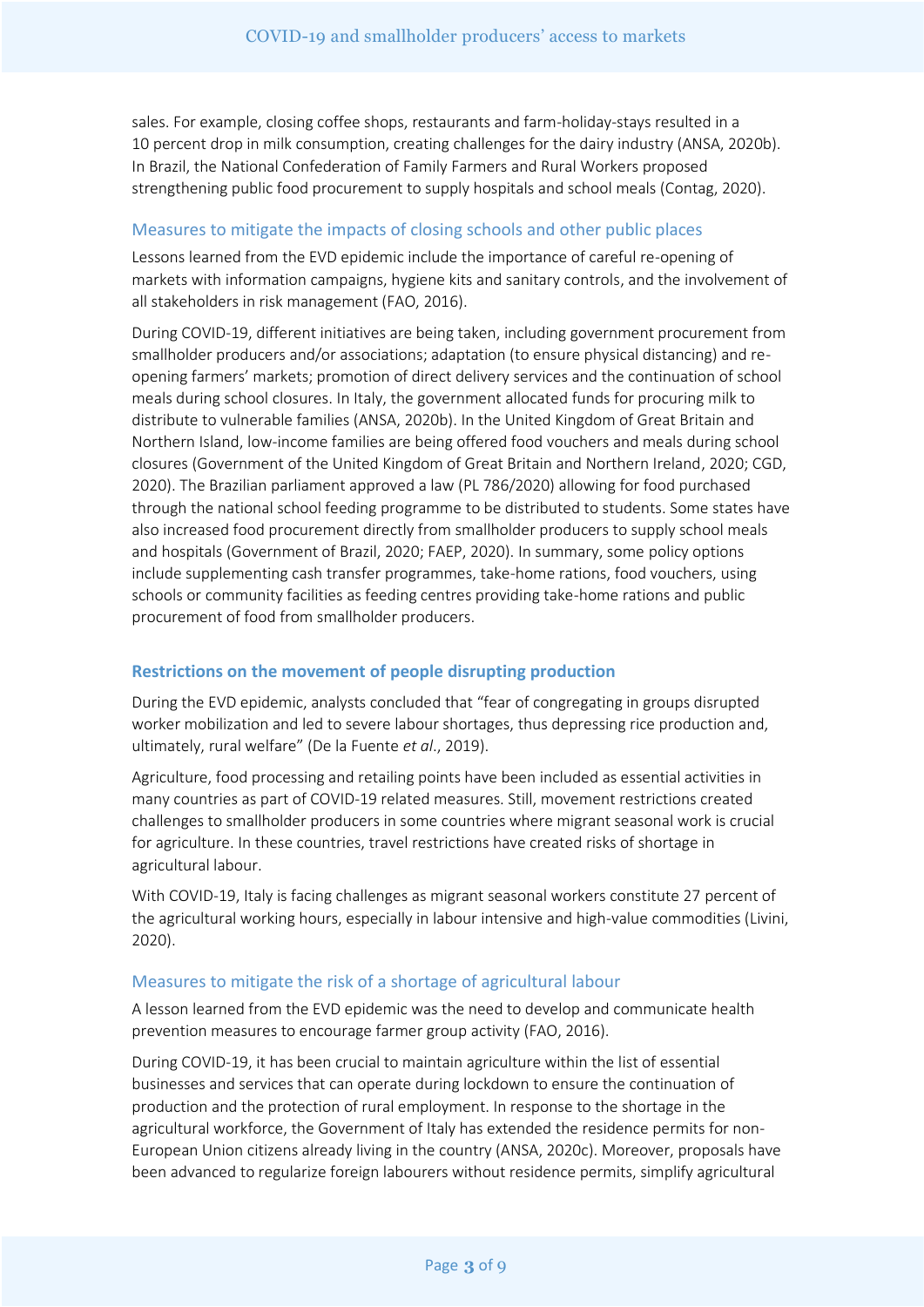vouchers to allow Italian students to carry out the work in the countryside, and temporarily employ in public work programmes those who are currently benefiting from the national cash transfer programme (Canali, 2020; Benfatto, 2020; Serrao, 2020). Employment agencies have also started to facilitate the process of recruiting those interested in working in the food and agricultural sector.

## **Value chain disruptions creating financial and access to services challenges for smallholder producers**

During the EVD epidemic and the food prices volatility crisis, smallholder producers were profoundly affected. Comprehensive and robust support to smallholder producers was a key element of the responses, which included financial measures, promoting access to inputs and advisory services.

Despite mitigating actions in the countries most affected by COVID-19, the crisis is disrupting the value chains where smallholder producers play a crucial role and where they derive their income. Smallholder producers, particularly producers of perishable products, are heavily impacted. In cases of severe or prolonged disruption, their ability to resume production is at risk.

## Measures of financial support to smallholder producers

As a response to the food prices volatility crisis of 2007–2008, there has been an increase in national public investments in agriculture. Several governments announced policies supporting agriculture with measures including increased access to credit and providing seeds and fertilizers at subsidized prices (OXFAM, 2019). After the EVD epidemic impact on market chains, there was a clear need for measures to boost economic and agricultural related activities, including financial support for agricultural inputs to encourage planting for the next season (FAO, 2016).

In response to COVID-19, Chinese Government agencies and financial institutions have promulgated and adopted a series of financial support measures to support smallholder producers and agricultural micro, small and medium enterprises, as summarized in the table below.

| <b>SUBJECT</b>                                                                         | <b>TYPE</b>                                                                                                                                                                      | <b>CONTENT</b>                                                                                                                                                                                                                                                                                   |
|----------------------------------------------------------------------------------------|----------------------------------------------------------------------------------------------------------------------------------------------------------------------------------|--------------------------------------------------------------------------------------------------------------------------------------------------------------------------------------------------------------------------------------------------------------------------------------------------|
| Ministry of<br>Commerce                                                                | Fiscal emergency funds                                                                                                                                                           | Allocated CNY 100 million from state financial<br>funds to Hubei Province to protect the agricultural<br>supply chain.                                                                                                                                                                           |
| Ministries of<br>Finance and<br>Ministry of<br>Agriculture and<br><b>Rural Affairs</b> | Comprehensive policy:<br>Notice on effectively<br>supporting the stable<br>production and supply of<br>agricultural products<br>during the prevention and<br>control of COVID-19 | • reducing and exempting agricultural credit<br>guarantee-related expenses;<br>• allocating disaster relief funds for agricultural<br>production, spring plough and, spring plough and<br>supply of local vegetables;<br>• supporting cold storage and preservation of<br>agricultural products; |

## TABLE 1 | Examples of financial support measures from China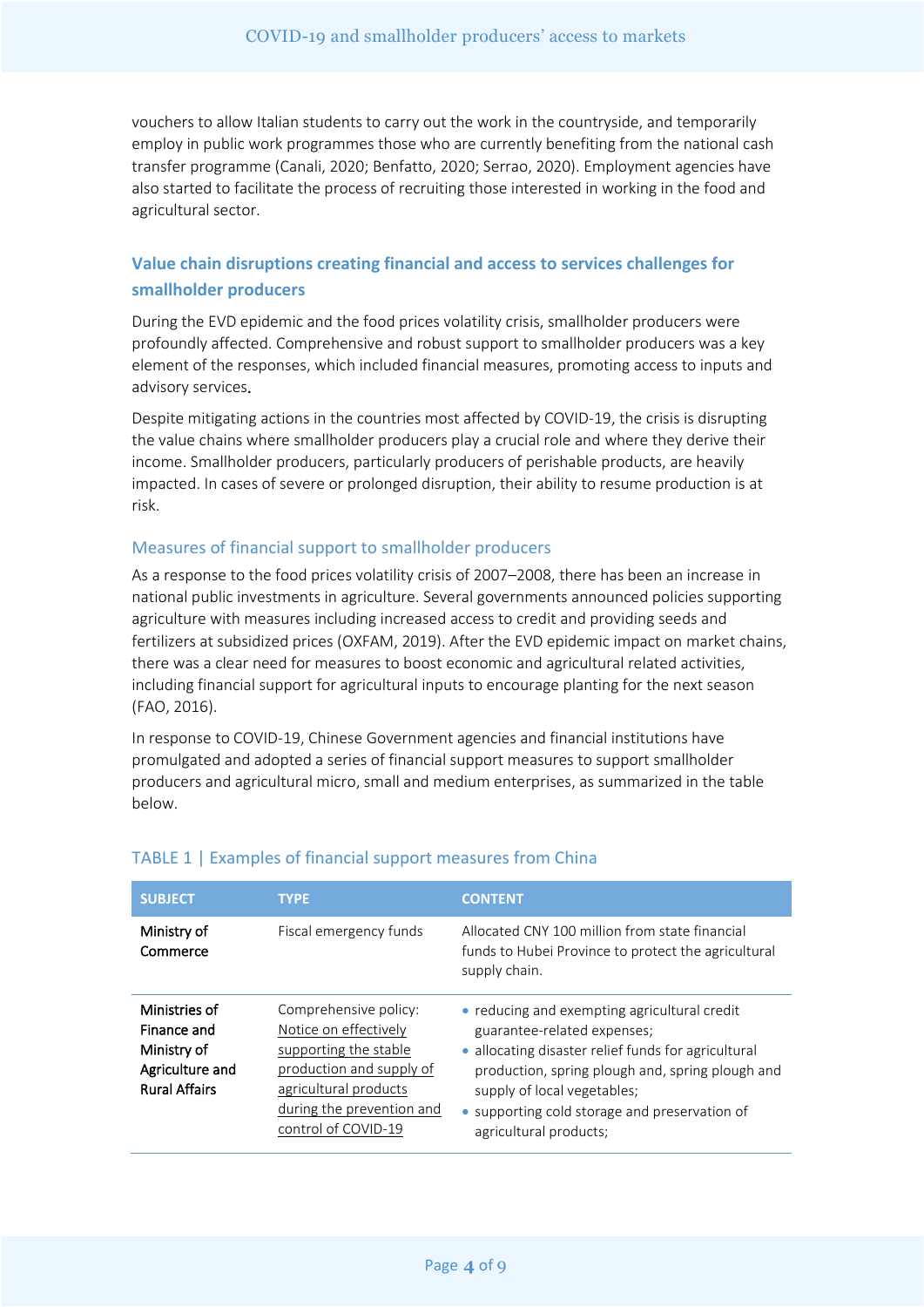|                                      |                      | • focusing central government funds for<br>agricultural production on the epidemic-stricken<br>areas; and<br>• increasing coordination between local fiscal<br>funds and require localities to support the<br>"vegetable baskets". |
|--------------------------------------|----------------------|------------------------------------------------------------------------------------------------------------------------------------------------------------------------------------------------------------------------------------|
| <b>Agricultural Bank</b><br>of China | Directional measures | Reducing the operating interest rate of inclusive<br>small and medium enterprises, self-employed<br>households and private owners in Hubei Province<br>by 0.5 percent.                                                             |

*Source:* Government of China's Ministry of Commerce, 2020; Government of China's Ministry of Finance and Ministry of Agriculture and Rural Affairs, 2020; Zhu, 2020

Similarly, the Government of Italy issued the *Cura Italia* decree on 17 March 2020 to allocate funds and provide incentives for agriculture, among other sectors (Government of Italy, 2020). The decree allocates funds for EUR 100 million to support agricultural enterprises related to farming, fishery and aquaculture to cover the interests of loans and mortgages. Farmers will also be able to request an advanced payment of 70 percent for the annual non-repayable contributions instead of 50 percent under the Common Agriculture Policy (Government of Italy, 2020). Beyond these financial measures, the decree includes a contribution of EUR 50 million to support food distribution and a compensation of EUR 600 for agricultural workers with shortterm contracts for March (Government of Italy, 2020).

In Brazil, the National Confederation of Family Farmers and Rural Workers proposed several financial measures to support smallholder producers, including deferring agriculture credit payments and creating new emergency agriculture credit products (Contag, 2020).

Many other countries adopted stimulus packages that promote small and medium enterprises through a series of financial measures. Most of these packages are not specifically for smallholder producers.

In conclusion, the following policy options can be considered to promote access to rural finance as part of the COVID-19 response:

- Provide short-term stimulus packages that support sales, cash flow and working capital. Such measures help to maintain or increase cash flows and provide tax credits, cuts, deferrals and refunds.
- Enhance access to finance by incentivizing the creation or extension of guarantee schemes for loans to smallholder producers, direct public lending and setting targets for financial institutions for lending to smallholder producers.
- Providing grants, subsidized loans and tax incentives. Promoting inclusive investments on agriculture is also important. Lessons in this regard can be gleaned from the Global Agriculture and Food Security Program (GAFSP), which was launched in 2010 to respond to the food price crisis with better and targeted investments in agriculture.

## Measures to enhance smallholder producers' access to agricultural services and inputs

During COVID-19, restricting movement has created constraints to smallholder producers' access to the inputs required for the next growing season leading to concerns over decreased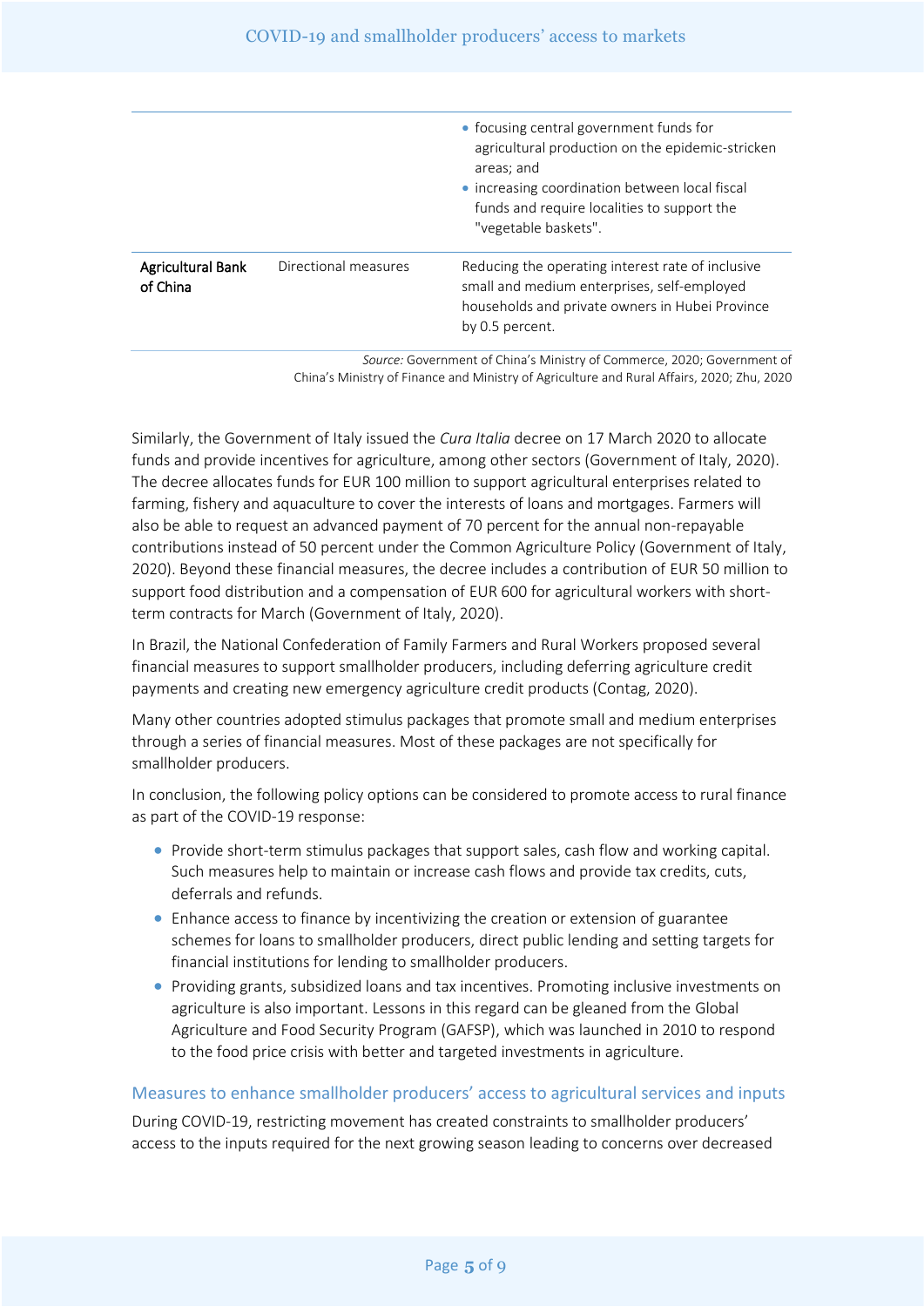productivity. Beyond financial support, further measures will need to be taken to ensure that producers have timely access to quality inputs for the next season.

Lessons can be drawn from the financial and food crises in 2008. For instance, in some countries, governments promoted the local production of fertilizers through long-term programmes and issued agricultural input vouchers to ease access to inputs (FAO, 2011), such as in the Bolivarian Republic of Venezuela, Chile, Honduras and Rwanda. For a short time, the Government of Rwanda introduced a targeted input voucher programme for fertilizer and seeds in November 2008 (FAO, 2011). Additionally, several countries also enhanced the potential of extension services to mitigate the impact of the crisis on food production through knowledge management, technical assistance and training for the agriculture sector. Ecuador reactivated national plans and provided agrotechnology extensions. In Nigeria, a pilot programme served to assess the impact of farmers' field schools on the productivity of cocoa farms. In 2009, the programme on extension services was extended to 2014 (FAO, 2011). Lessons learned from the crisis underlined the need for a systematic approach to make improvements along the chain from inputs to production to markets, ensuring elements of social, technical and economic sustainability in the design (FAO, 2009).

In response to COVID-19, the Government of China took several measures to promote resuming production and to ensure a supply of inputs for the next season (Shang and Yang, 2020). For example, the General Office of the Ministry of Agriculture and Rural Affairs issued the "Notice on Effectiveness in Protecting and Providing Agricultural Resources during the Period of COVID-19 Epidemic Prevention and Control", among others (Government of China's Ministry of Agriculture and Rural Affairs, 2020).

The Food and Agriculture Organization of the United Nations (FAO) will continue to monitor the evolution of the impact and responses and will update the information accordingly.

#### **REFERENCES**

ANSA. 2020a. Coronavirus: Ortofrutta, crollo del 30% dei volumi all'ingrosso. T&G Ortofrutta. T&G Ortofrutta (also available at

[https://www.ansa.it/canale\\_terraegusto/notizie/in\\_breve/2020/03/04/coronavirus](https://www.ansa.it/canale_terraegusto/notizie/in_breve/2020/03/04/coronavirus-fedagromercati-volumi-ortofrutta-ingrosso-30_3da42d20-b360-4953-8795-6605be94306e.html)[fedagromercati-volumi-ortofrutta-ingrosso-30\\_3da42d20-b360-4953-8795-](https://www.ansa.it/canale_terraegusto/notizie/in_breve/2020/03/04/coronavirus-fedagromercati-volumi-ortofrutta-ingrosso-30_3da42d20-b360-4953-8795-6605be94306e.html) [6605be94306e.html](https://www.ansa.it/canale_terraegusto/notizie/in_breve/2020/03/04/coronavirus-fedagromercati-volumi-ortofrutta-ingrosso-30_3da42d20-b360-4953-8795-6605be94306e.html) ).

ANSA. 2020b. Coronavirus: appello cooperative, la produzione di latte va contenuta. T&G Mondo Agricolo (also available at

[https://www.ansa.it/canale\\_terraegusto/notizie/mondo\\_agricolo/2020/03/14/coronavirus](https://www.ansa.it/canale_terraegusto/notizie/mondo_agricolo/2020/03/14/coronavirus-appello-cooperative-contenete-produzione-latte_f19d7939-1305-4ae9-bab8-bf4a83f02b70.html)[appello-cooperative-contenete-produzione-latte\\_f19d7939-1305-4ae9-bab8](https://www.ansa.it/canale_terraegusto/notizie/mondo_agricolo/2020/03/14/coronavirus-appello-cooperative-contenete-produzione-latte_f19d7939-1305-4ae9-bab8-bf4a83f02b70.html) [bf4a83f02b70.html\)](https://www.ansa.it/canale_terraegusto/notizie/mondo_agricolo/2020/03/14/coronavirus-appello-cooperative-contenete-produzione-latte_f19d7939-1305-4ae9-bab8-bf4a83f02b70.html).

ANSA. 2020c. Confagricoltura, bene proroga permessi di soggiorno a stagionali. T&G Mondo Agricolo (also available at

[https://www.ansa.it/canale\\_terraegusto/notizie/mondo\\_agricolo/2020/03/24/confagricoltur](https://www.ansa.it/canale_terraegusto/notizie/mondo_agricolo/2020/03/24/confagricoltura-bene-proroga-permessi-di-soggiorno-a-stagionali_c1dd8d6d-3494-4031-aa41-1dda7db7bbf2.html) [a-bene-proroga-permessi-di-soggiorno-a-stagionali\\_c1dd8d6d-3494-4031-aa41-](https://www.ansa.it/canale_terraegusto/notizie/mondo_agricolo/2020/03/24/confagricoltura-bene-proroga-permessi-di-soggiorno-a-stagionali_c1dd8d6d-3494-4031-aa41-1dda7db7bbf2.html) [1dda7db7bbf2.html\)](https://www.ansa.it/canale_terraegusto/notizie/mondo_agricolo/2020/03/24/confagricoltura-bene-proroga-permessi-di-soggiorno-a-stagionali_c1dd8d6d-3494-4031-aa41-1dda7db7bbf2.html).

Benfatto, L. 2020 Coronavirus, l'appello di Openjobmetis: 1.000 lavoratori da reclutare nell'agricoltura entro un mese. IlSole24Ore (also available at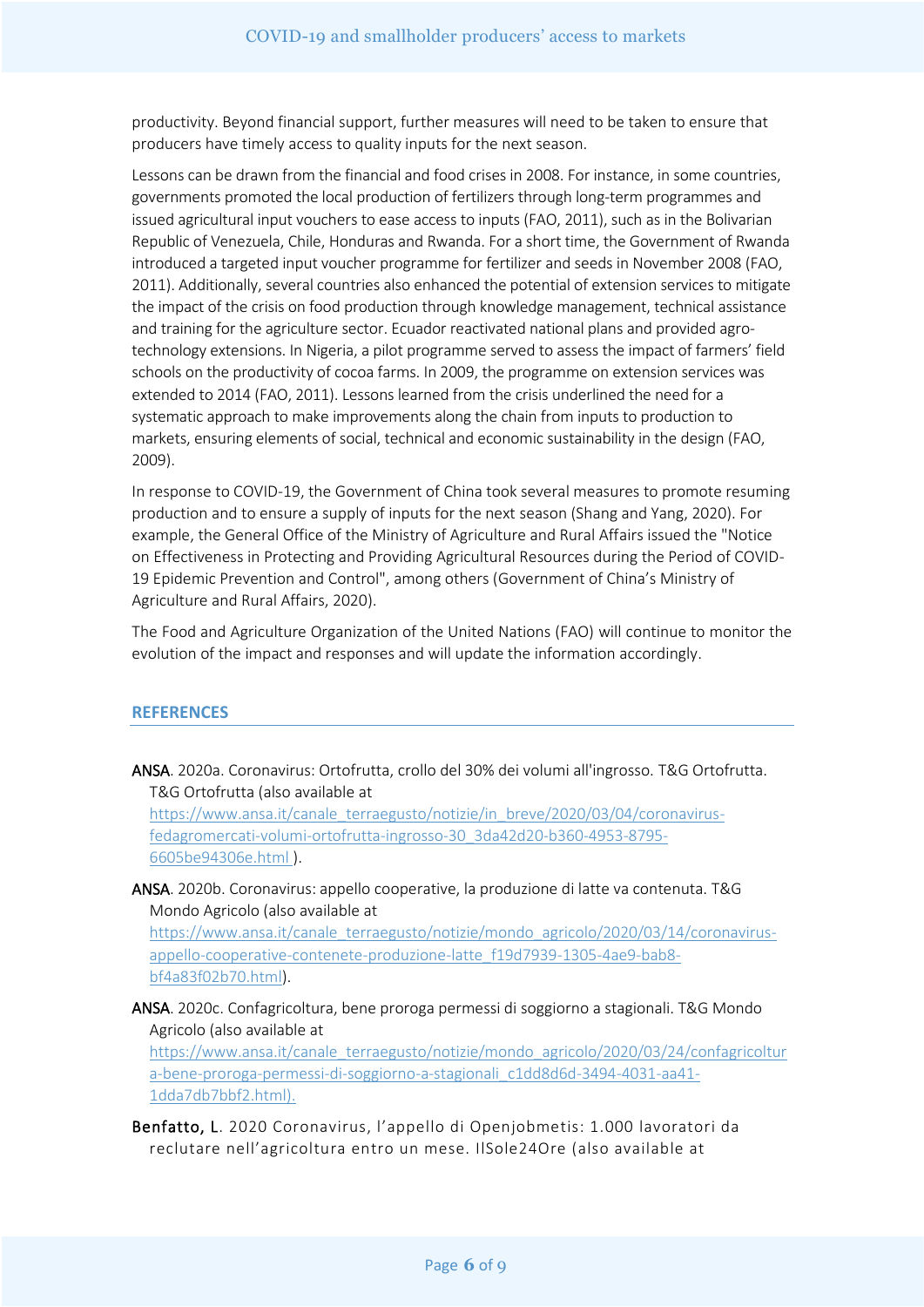[https://www.ilsole24ore.com/art/coronavirus-l-appello-openjobmetis-1000-lavoratori](https://www.ilsole24ore.com/art/coronavirus-l-appello-openjobmetis-1000-lavoratori-reclutare-nell-agricoltura-entro-mese-ADga8GE)[reclutare-nell-agricoltura-entro-mese-ADga8GE\)](https://www.ilsole24ore.com/art/coronavirus-l-appello-openjobmetis-1000-lavoratori-reclutare-nell-agricoltura-entro-mese-ADga8GE).

Canali, G. 2020. "Coronavirus, against exploitation regularize foreign laborers". La Stampa (also available at

[https://www.lastampa.it/economia/agricoltura/2020/03/29/news/coronavirus-contro-lo](https://www.lastampa.it/economia/agricoltura/2020/03/29/news/coronavirus-contro-lo-sfruttamento-regolarizzare-i-braccianti-stranieri-1.38652858)[sfruttamento-regolarizzare-i-braccianti-stranieri-1.38652858\)](https://www.lastampa.it/economia/agricoltura/2020/03/29/news/coronavirus-contro-lo-sfruttamento-regolarizzare-i-braccianti-stranieri-1.38652858).

- CGD. 2020. With Schools Closed, Hundreds of Millions of Children Are Not Receiving School Meals. Center for Global Development (also available at [https://www.cgdev.org/blog/schools-closed-hundreds-millions-children-are-not-receiving](https://www.cgdev.org/blog/schools-closed-hundreds-millions-children-are-not-receiving-school-meals)[school-meals\)](https://www.cgdev.org/blog/schools-closed-hundreds-millions-children-are-not-receiving-school-meals).
- Coldiretti. 2020. Coronavirus, dalla farina (+80%) al latte (+20%) nella top ten acquisti (also available at [https://www.coldiretti.it/economia/coronavirus-dalla-farina-80-al-latte-20-nella](https://www.coldiretti.it/economia/coronavirus-dalla-farina-80-al-latte-20-nella-top-ten-acquisti)[top-ten-acquisti\)](https://www.coldiretti.it/economia/coronavirus-dalla-farina-80-al-latte-20-nella-top-ten-acquisti).
- Contag. 2020. CONTAG e FPAF cobram medidas urgentes em defesa da vida e dos povos do campo, da floresta e das águas (also available at [http://www.contag.org.br/index.php?modulo=portal&acao= interna&codpag=101&i](http://www.contag.org.br/index.php?modulo=portal&acao=%20interna&codpag=101&i%20=13911&mt=1&nw)  [=13911&mt=1&nw\)](http://www.contag.org.br/index.php?modulo=portal&acao=%20interna&codpag=101&i%20=13911&mt=1&nw).
- De la Fuente, A., Jacoby H. G. & Lawin K.G., 2019. Impact of the West African Ebola Epidemic on Agricultural Production and Rural Welfare. Evidence from Liberia. Policy Research Working Paper 8880 (also available at [http://documents.worldbank.org/curated/en/423511560254844269/pdf/ Impact-of-the-](http://documents.worldbank.org/curated/en/423511560254844269/pdf/%20Impact-of-the-West-African-Ebola-Epidemic-on-Agricultural-Production-and-Rural-Welfare-Evidence-from-Liberia.pdf)

[West-African-Ebola-Epidemic-on-Agricultural-Production-and-Rural-Welfare-Evidence-from-](http://documents.worldbank.org/curated/en/423511560254844269/pdf/%20Impact-of-the-West-African-Ebola-Epidemic-on-Agricultural-Production-and-Rural-Welfare-Evidence-from-Liberia.pdf)[Liberia.pdf\)](http://documents.worldbank.org/curated/en/423511560254844269/pdf/%20Impact-of-the-West-African-Ebola-Epidemic-on-Agricultural-Production-and-Rural-Welfare-Evidence-from-Liberia.pdf).

- FAEP. 2020. Coronavírus: Governo do Paraná amplia a compra de produtos da agricultura familiar (also available at [https://sistemafaep.org.br/coronavirus-governo-do-parana-amplia](https://sistemafaep.org.br/coronavirus-governo-do-parana-amplia-a-compra-de-produtos-da-agricultura-familiar/)[a-compra-de-produtos-da-agricultura-familiar/\)](https://sistemafaep.org.br/coronavirus-governo-do-parana-amplia-a-compra-de-produtos-da-agricultura-familiar/).
- FAO. 2009. High food prices and the food crisis- experiences and lessons learned Rome (also available at [http://www.fao.org/tempref/docrep/fao/012/i0753e/i0753e.pdf\)](http://www.fao.org/tempref/docrep/fao/012/i0753e/i0753e.pdf).
- FAO. 2011. Food and agricultural policy trends after the 2008 food security crisis Renewed attention to agricultural development. EASYPol Module 125. Rome (also available at [http://www.fao.org/3/a-ap237e.pdf\)](http://www.fao.org/3/a-ap237e.pdf).
- FAO. 2016. Impact of the Ebola virus disease outbreak on market chains and trade of agricultural products in West Africa. Dakar (also available a[t http://www.fao.org/3/a](http://www.fao.org/3/a-i5641e.pdf)[i5641e.pdf\)](http://www.fao.org/3/a-i5641e.pdf).
- Government of Brazil. Chamber of Deputies, 2020. PL 786/2020, Projeto de Lei. (also available a[t https://www2.camara.leg.br/english\)](https://www2.camara.leg.br/english).
- Government of China's Ministry of Agriculture and Rural Affairs. 2020a. " Notice on Effectiveness in Protecting and Providing Agricultural Resources during the Period of COVID-19 Epidemic Prevention and Control" (also available at [http://www.moa.gov.cn/govpublic/nybzzj1/202002/t20200228\\_6337967.htm\)](http://www.moa.gov.cn/govpublic/nybzzj1/202002/t20200228_6337967.htm).
- Government of China's Ministry of Commerce. 2020b. "100 million Yuan to guarantee the supply chain of agricultural products in Hubei". China.
- Government of China's Ministry of Finance and Ministry of Agriculture and Rural Affairs. 2020c. "Notice on effectively supporting the stable production and supply of agricultural products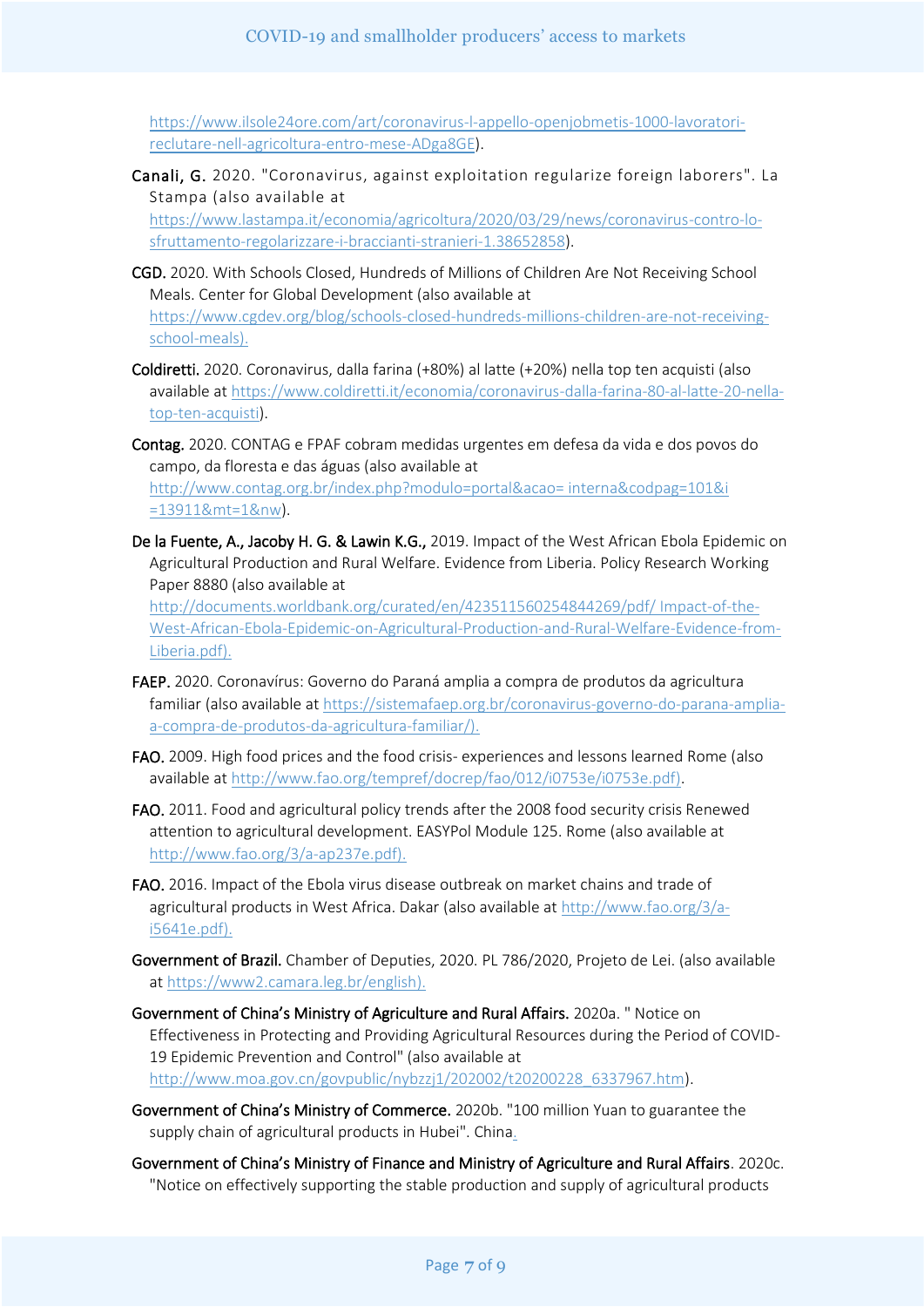during the prevention and control of the COVID-19 epidemic". The State Council of the People's Republic of China (also available at [http://www.gov.cn/zhengce/zhengceku/2020-](http://www.gov.cn/zhengce/zhengceku/2020-02/14/content_5478827.htm) [02/14/content\\_5478827.htm\)](http://www.gov.cn/zhengce/zhengceku/2020-02/14/content_5478827.htm).

- Government of Italy. 2020. Coronavirus, le misure adottate dal Governo. Presidenza del Consiglio dei Ministri, Governo Italiano (also available at [http://www.governo.it/it/coronavirus-misure-del-governo.](http://www.governo.it/it/coronavirus-misure-del-governo)
- Government of Italy. 2020a. Decreto #IoRestoaCasa, domande frequenti sulle misure adottate dal Governo. Rome. Presidenza del Consiglio dei Ministri, Governo Italiano (also available at [http://www.governo.it/it/faq-iorestoacasa\)](http://www.governo.it/it/faq-iorestoacasa).
- Government of the United Kingdom of Great Britain and Northern Ireland. 2020. Guidance Coronavirus (COVID-19): free school meals guidance for schools. Department for Education. (also available at [https://www.gov.uk/government/publications/covid-19-free-school-meals](https://www.gov.uk/government/publications/covid-19-free-school-meals-guidance/covid-19-free-school-meals-guidance-for-schools)[guidance/covid-19-free-school-meals-guidance-for-schools\)](https://www.gov.uk/government/publications/covid-19-free-school-meals-guidance/covid-19-free-school-meals-guidance-for-schools).
- Han, C. 2020. "Coordinate the overall promotion of epidemic prevention and control and the work of agriculture, rural areas and farmers", Qiu Shi, (also available at [http://finance.sina.com.cn/china/2020-03-16/doc-iimxyqwa0784749.shtml\)](http://finance.sina.com.cn/china/2020-03-16/doc-iimxyqwa0784749.shtml).
- Livini, E. 2020. Agricoltura a corto di braccianti stranieri: il virus ruba 370mila braccia ai campi italiani. La Repubblica. (also available at [https://rep.repubblica.it/pwa/generale/2020/03/13/news/aaa\\_braccianti\\_stranieri\\_cercasi\\_d](https://rep.repubblica.it/pwa/generale/2020/03/13/news/aaa_braccianti_stranieri_cercasi_disperatamente_il_virus_ruba_370mila_braccia_all_agricoltura_italiana-251152621/) isperatamente il virus ruba 370mila braccia all agricoltura italiana-251152621/).
- Luedi, T. & Liu, H. 2020. Coronavirus Accelerates China's Meat Supply Chain Transformation. Bain & Company (also available at [https://www.bain.cn/news\\_info.php?id=1044\)](https://www.bain.cn/news_info.php?id=1044).
- OXFAM. 2019. Ten years after the global food crisis, rural women still bear the brunt of poverty and hunger. Briefing Note. United Kingdom (also available at [https://oxfamilibrary.openrepository.com/bitstream/handle/10546/620708/bp-ten-years](https://oxfamilibrary.openrepository.com/bitstream/handle/10546/620708/bp-ten-years-after-global-food-price-crisis-women-bear-brunt-poverty-hunger-29032019-en.pdf;jsessionid=77364767C72B3AED6F379DEA1048D84E?sequence=1)[after-global-food-price-crisis-women-bear-brunt-poverty-hunger-29032019](https://oxfamilibrary.openrepository.com/bitstream/handle/10546/620708/bp-ten-years-after-global-food-price-crisis-women-bear-brunt-poverty-hunger-29032019-en.pdf;jsessionid=77364767C72B3AED6F379DEA1048D84E?sequence=1) [en.pdf;jsessionid=77364767C72B3AED6F379DEA1048D84E?sequence=1\)](https://oxfamilibrary.openrepository.com/bitstream/handle/10546/620708/bp-ten-years-after-global-food-price-crisis-women-bear-brunt-poverty-hunger-29032019-en.pdf;jsessionid=77364767C72B3AED6F379DEA1048D84E?sequence=1).
- IFPRI. 2008. Food and Financial Crises, Implications for Agriculture and the Poor. Food Policy Report. International Food Policy Research Institute. Washington, D.C. (also available at [https://ageconsearch.umn.edu/record/47663/files/pr20.pdf\)](https://ageconsearch.umn.edu/record/47663/files/pr20.pdf).
- Serrao, G. 2020. The idea of Confagricoltura: send those who take citizenship income to hoe. AGI (also available at [https://www.agi.it/economia/news/2020-03-](https://www.agi.it/economia/news/2020-03-28/coronavirus-reddito-cittadinanza-zappare-terra-7948309/) [28/coronavirus-reddito-cittadinanza-zappare-terra-7948309/\)](https://www.agi.it/economia/news/2020-03-28/coronavirus-reddito-cittadinanza-zappare-terra-7948309/).
- Shang, Y. & Yang, N. 2020. Chongqing has taken various measures to ensure the supply of agricultural materials for spring ploughing during the epidemic, Chongqing Daily (also available at [http://editor.cqrb.cn/topics/2020zycqxd/2020-03-16/135446\\_pc.html\)](http://editor.cqrb.cn/topics/2020zycqxd/2020-03-16/135446_pc.html).
- Zhang, H. 2020. "What is the impact of the coronavirus epidemic on agriculture and rural economy?" Sohu (also available a[t https://www.sohu.com/a/376900526\\_100006058\)](https://www.sohu.com/a/376900526_100006058).
- Zhu, D. 2020. "Agricultural Bank, China Construction Bank and other banks cut the interest rate of operating loans to small and micro enterprises in Hubei Province by 0.5 percentage points". Chinatimes (also available at [http://www.chinatimes.net.cn/article/93994.html\)](http://www.chinatimes.net.cn/article/93994.html).
- Zhu, G. & Guo, W. 2020. "Agricultural e-commerce is promising in the period of coronavirus". Economic Daily (also available at [https://baijiahao.baidu.com/s?id=1661584598939712232](https://baijiahao.baidu.com/s?id=1661584598939712232%20&wfr%20=spider&for=pc)  [&wfr =spider&for=pc\)](https://baijiahao.baidu.com/s?id=1661584598939712232%20&wfr%20=spider&for=pc).